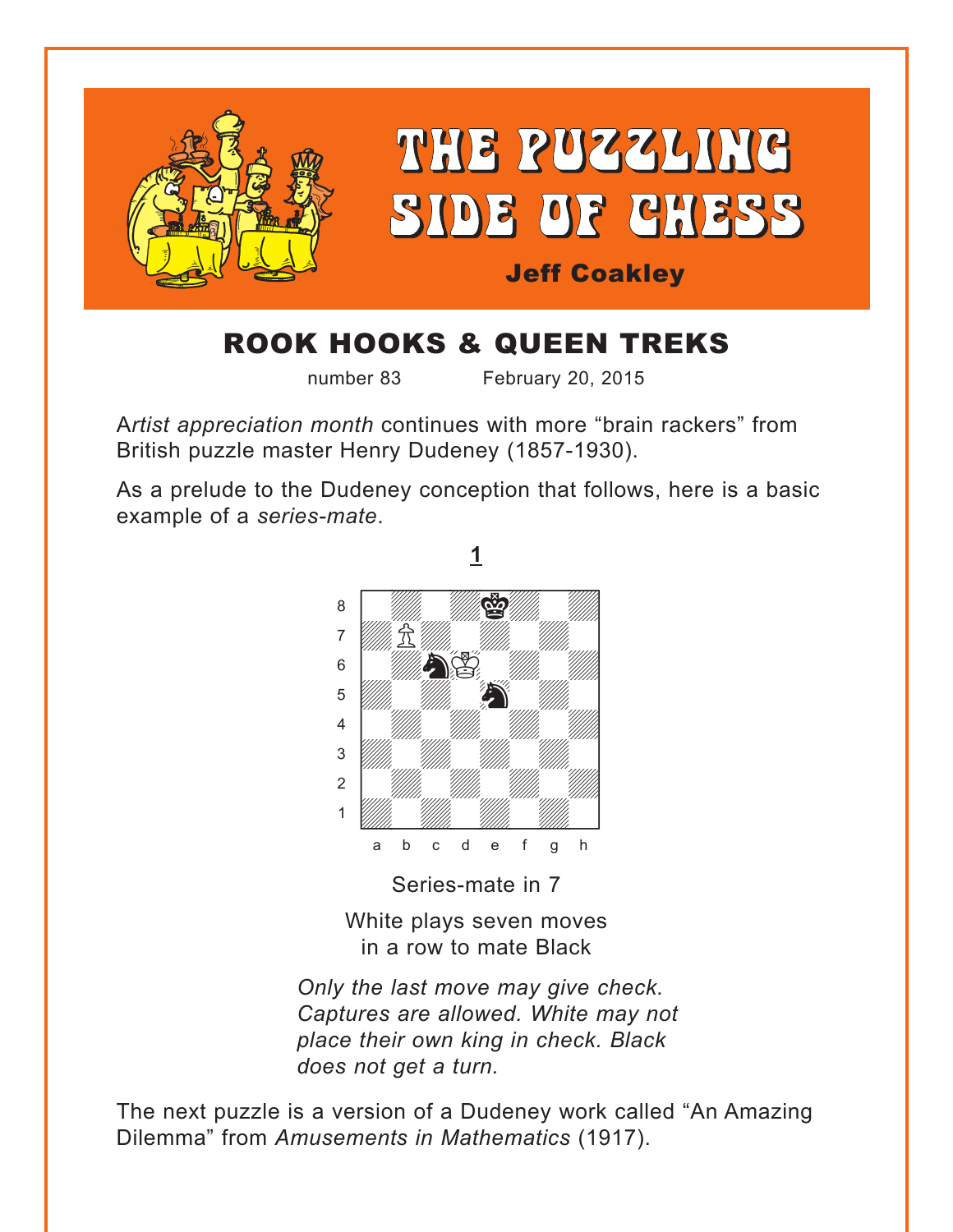<span id="page-1-0"></span>

Place the black king on the board so that White does not have a series-mate in any number of moves.

After the black king is on the board, it should be impossible to checkmate him regardless of how many moves in a row White plays. The normal rules for series-mates apply, as explained in the first problem.



*February Daydreams*

Henry Dudeney published original puzzles in *The Strand Magazine* for over thirty years, from 1896 until his death in 1930. His monthly column was called *Perplexities*. The *Sherlock Holmes* stories by Arthur Conan Doyle also became famous in this popular British magazine which ran from 1891 to 1950.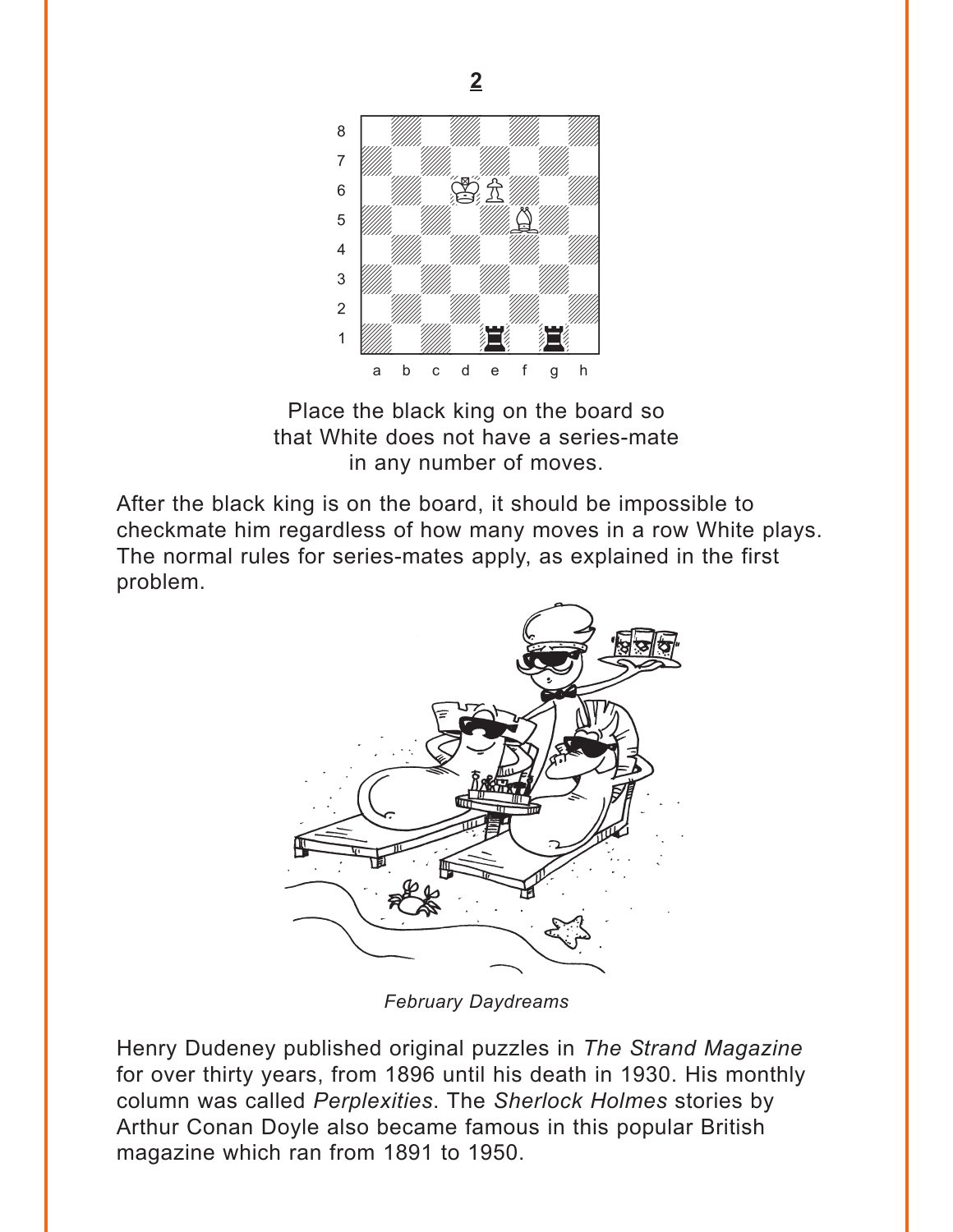<span id="page-2-0"></span>The next perplexity for us is titled "A Dungeon Puzzle", from volume 42 (1907). In the accompanying tale, a French prisoner is confined in a dungeon that has sixty-four cells, not unlike a chessboard. Out of boredom, he devises numerous amusing tasks to pass the time.



Moving the rook one step at a time, go to each square on the board once, making the most turns possible.

The word 'turn' is not used here in its usual chess sense. The goal is to maximize the number of "changes in direction", as shown in the diagram below.

The rook does not have its full mobility. It may only move to an adjacent square. It may not go to the same square twice. The "rook tour" does not have to end at e1.

Dudeney gives the following example where the prisoner makes 54 turns on his walk through the dungeon. He then writes, "Can you get more than fifty-four? You may end your path in any cell you like. Try the puzzle with a pencil on chessboard diagrams."

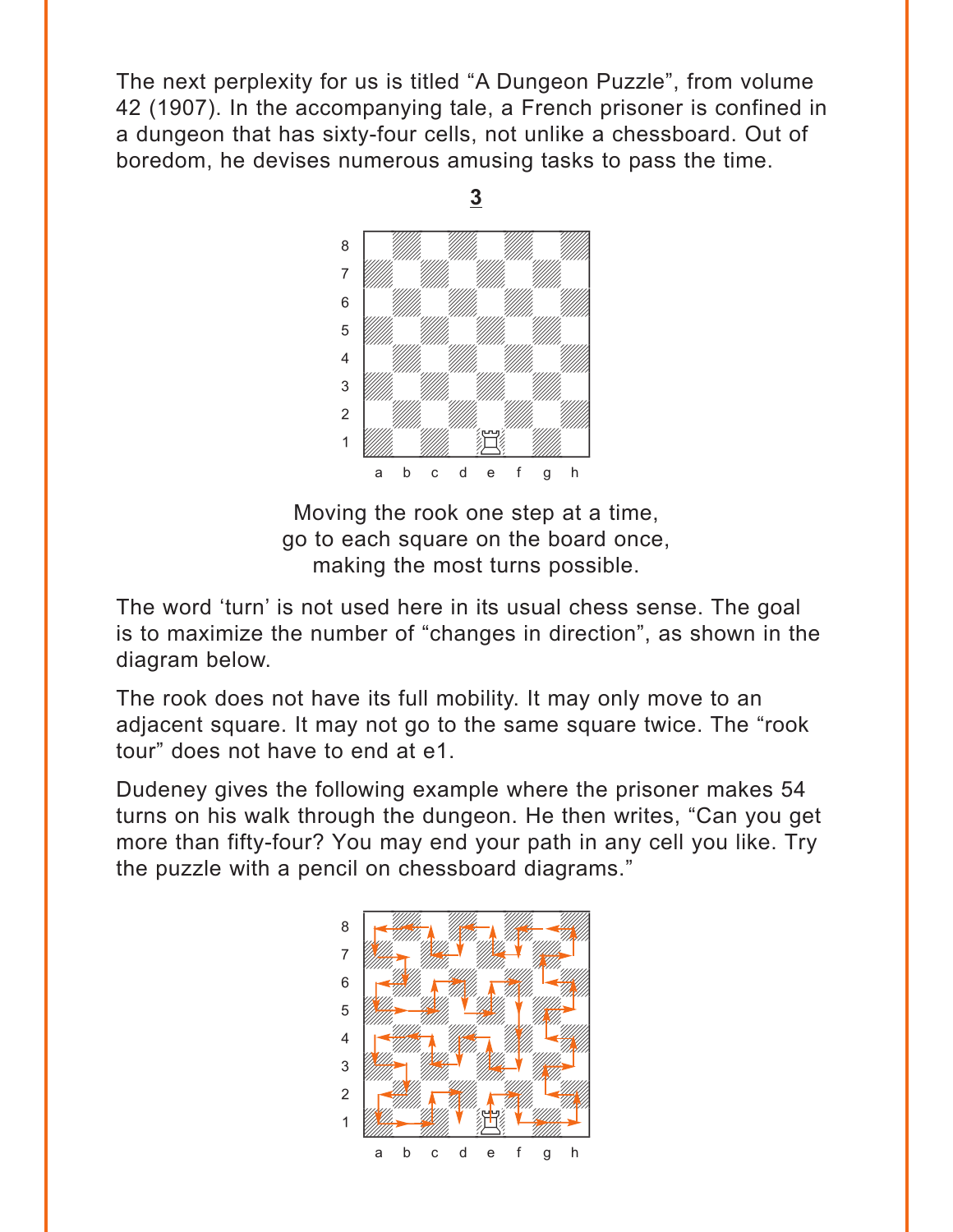<span id="page-3-0"></span>The grand finale in this week's column is a masterpiece of chess geometry. Part b refers to distance as measured by a ruler.



Move the queen five times without crossing her path so that she travels:

- a. the maximum number of squares.
- b. the greatest distance.

The queen may not go across her earlier path. For example, after 1. Qd8, 2.Qh8, the move 3.Qa1 is not allowed.

We conclude our three week tribute to Henry Dudeney with one last quote:

*"The history of mathematical puzzles entails nothing short of the actual story of the beginnings and development of exact thinking in man.*" **All Accords** Enterprise and Henry Dudeney

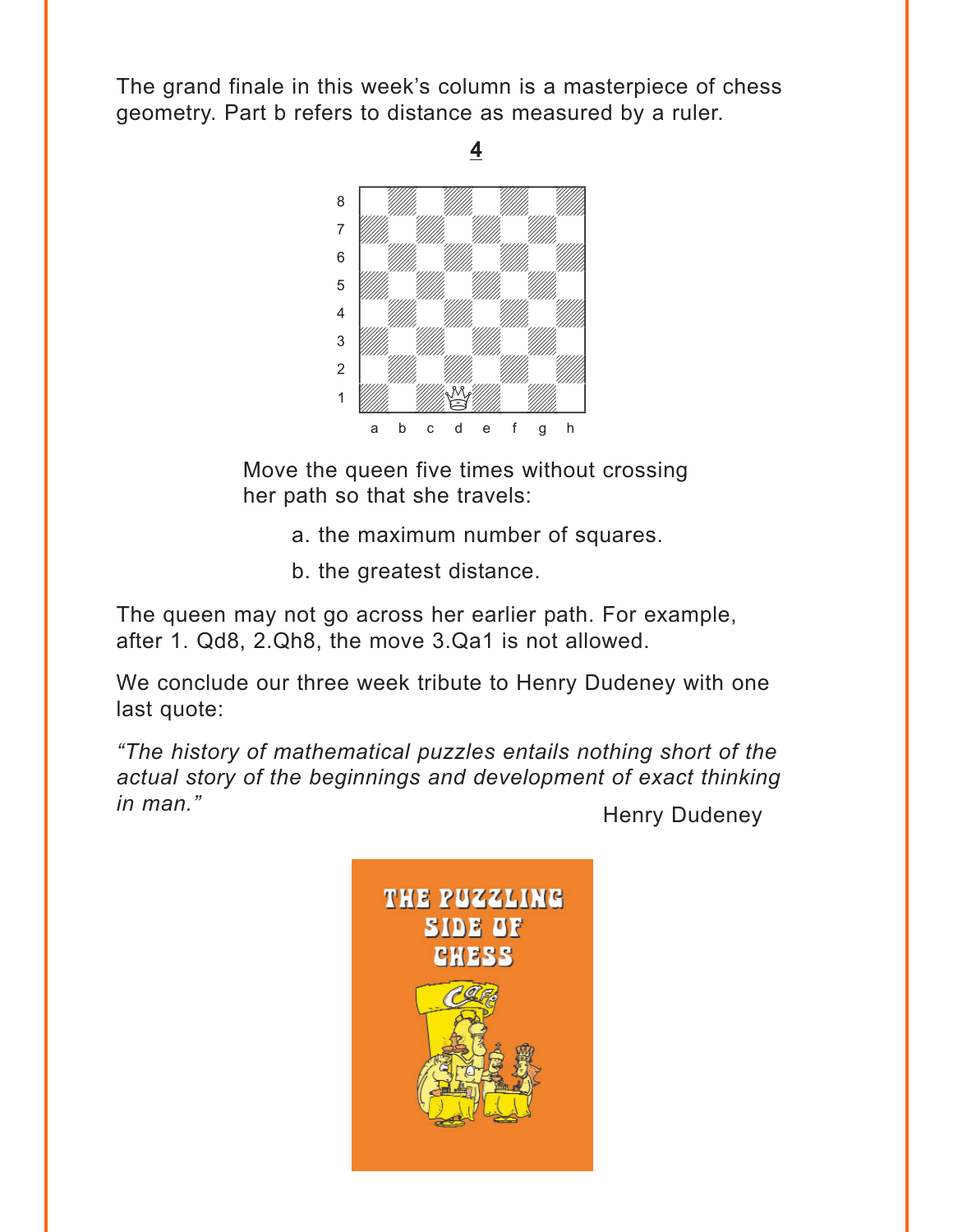## <span id="page-4-0"></span>**SOLUTIONS**

*PDF hyperlinks*. You can advance to the solution of any puzzle by clicking on the underlined title above the diagram. To return to the puzzle, click on the title above the solution diagram.



1.Kc7

2.Kc8

Obstructing the last rank to allow a queen promotion.

3.b8=Q

4.Qb3

The tricky move. Mate will be delivered from g8.

5.Kc7

6.Kd6

Returning where he came from.

7.Qg8#

For more information on series-mates, see *Alekhine's Whammy* (column 80) in the archives.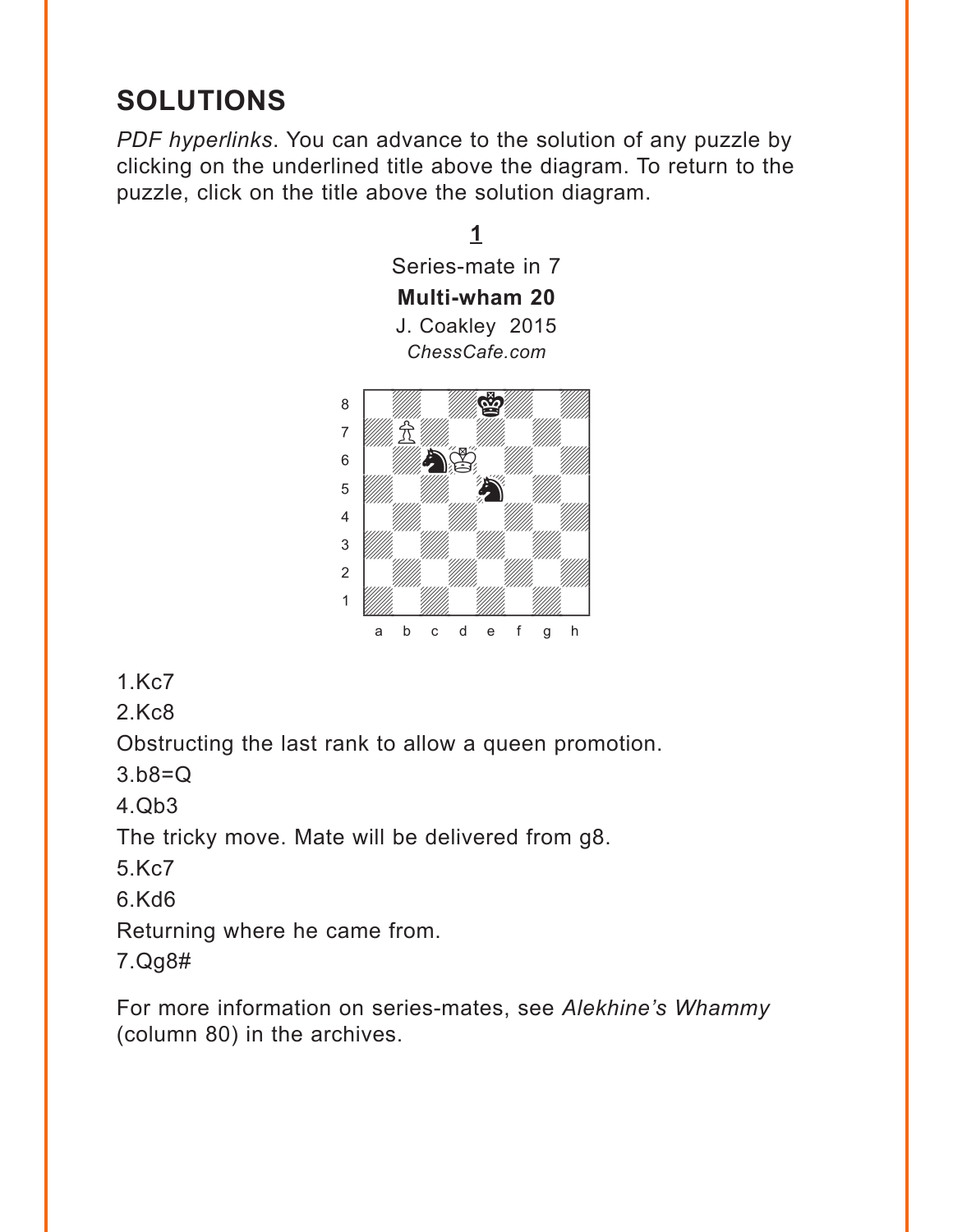<span id="page-5-0"></span>[Impossible Series-Mate](#page-1-0) J. Coakley 2015 *ChessCafe.com* after Henry Dudeney 1917



With the **black king on b7**, a series-mate by White is impossible. There is no way to mate the king on b7 with a king, light-square bishop, and queen (or knight).

On all other squares where the king can be legally placed (not in check), a series-mate is possible.

If the king is placed on any square not along the side of the board, except b7 and g2, the mate is easy. For example, with the black king on b6, the mating formation for White is Kb8 Qa7 Bd7. With the black king on b5, White has Kb7 Qb6 Bb3. Similar patterns can be used elsewhere.

If the king is placed on g2, White mates by first taking the rook on e1 (leaving the rook on g1), followed by Kh4 Qf4 Be4 or by Ke2 Qh4 Be4.

If the king is placed along the side of the board on the a-file, h-file, or 1st rank, there is a simple mate with a white queen. Three of the squares on the 8th rank require special treatment.

- a) With the king on e8, White has a series-mate in five. 1.Be4, 2.Ke5, 3.Kf6, 4.e7, 5.Bc6#
- b) With the black king on f8, the white king must capture the rook on e1 and then go to f6, followed by Bf7 and e7#. 1.Bd3, 2.Bf1, 3.Kd5, 4.Kd4, 5.Kd3, 6.Kd2, 7.Kxe1, 8.Kf2, 9.Kf3, 10.Kf4, 11.Kf5, 12.Kf6, 13.Bd3, 14.Bg6, 15.Bf7, 16.e7#
- c) The black king on d8 is the same as f8, only the white king goes to d6 and the bishop to d7.

*continued next page*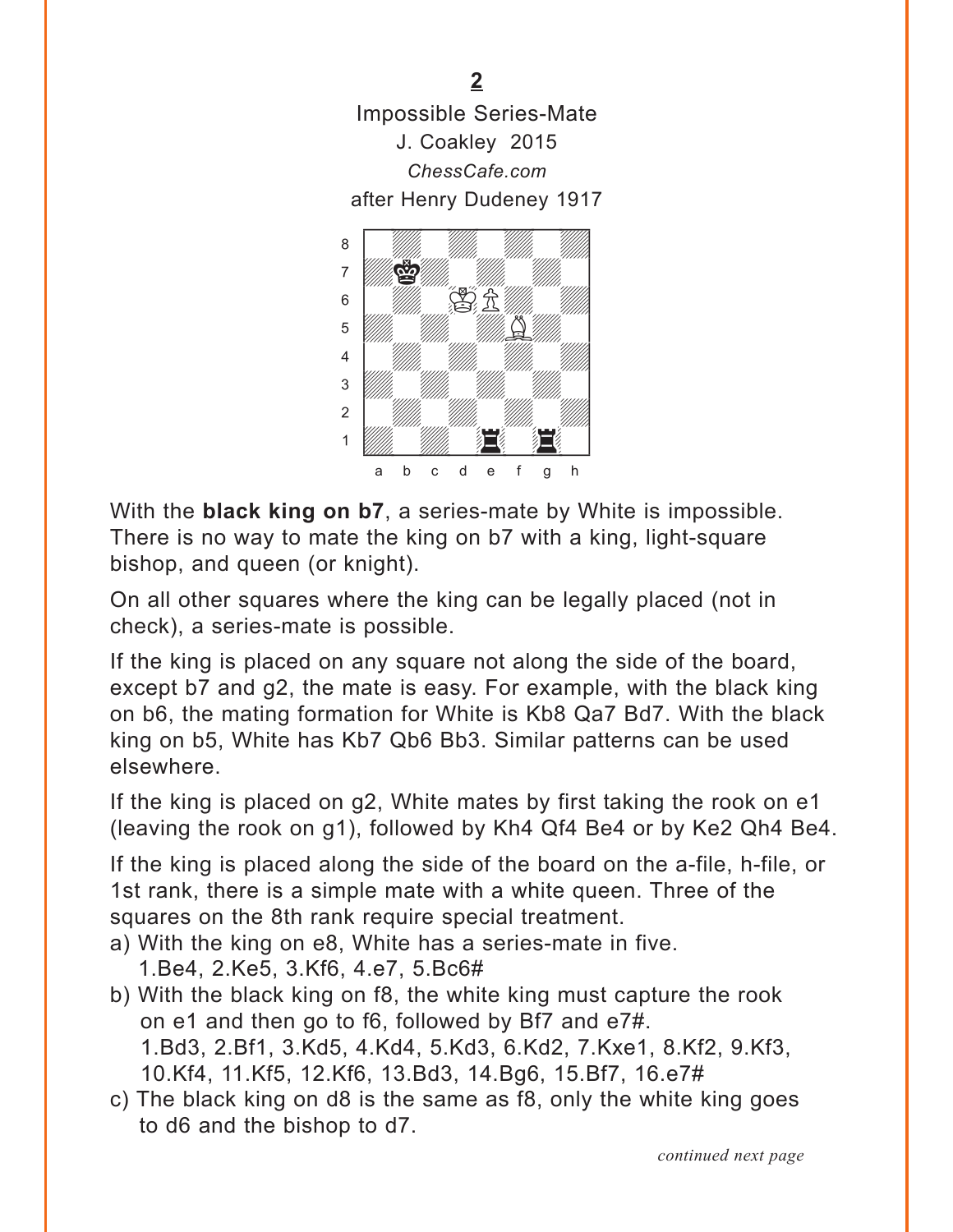Here is the Dudeney original, complete with story.

Henry Dudeney 1917 *Amusements in Mathematics* where  $\frac{1}{2}$  is the contract of  $\frac{1}{2}$ a Milliam Milliam Milliam Milliam Milliam Milliam Milliam Milliam Milliam Milliam Milliam Milliam Milliam Mill the William Communication of the Communication of the Communication of the Communication of the Communication of the Communication of the Communication of the Communication of the Communication of the Communication of the  $\begin{array}{|c|c|c|c|c|}\hline \text{\bf{}} & \text{\bf{}} & \text{\bf{}} & \text{\bf{}} & \text{\bf{}} & \text{\bf{}} \\ \text{\bf{}} & \text{\bf{}} & \text{\bf{}} & \text{\bf{}} & \text{\bf{}} & \text{\bf{}} \\ \text{\bf{}} & \text{\bf{}} & \text{\bf{}} & \text{\bf{}} & \text{\bf{}} & \text{\bf{}} \\ \hline \end{array}$ <u>ber 1999 – 1999 – 1999 – 1999 – 1999 – 1999 – 1999 – 1999 – 1999 – 1999 – 1999 – 1999 – 1999 – 1999 – 1999 – 1</u> 4 | *William William William William William William William William William William William William William William William William William William William William William William William William William William William W* 3 *William William William William William William William William William William William William William William W* 2 | *William William William William William William William William William William William* 1 *Udwarddwrain ym y ym y gyda*d y cyfeiriad yn y gyda y gyda y gyda y gyda y gyda y gyda y gyda y gyda y gyda y<br>Trwy y gyda y gyda y gyda y gyda y gyda y gyda y gyda y gyda y gyda y gyda y gyda y gyda y gyda y gyda y gyda a b c d e f g h

**[2b](#page-1-0)**

*An Amazing Dilemma*

"In a game of chess between Mr. Black and Mr. White, Black was in difficulties, and as usual was obliged to catch a train. So he proposed that White should complete the game in his absence on condition that no moves whatever should be made for Black, but only with the White pieces. Mr. White accepted, but to his dismay found it utterly impossible to win the game under such conditions. Try as he would, he could not checkmate his opponent. On which square did Mr. Black leave his king? The other pieces are in their proper positions in the diagram. White may leave Black in check as often as he likes, for it makes no difference, as he can never arrive at a checkmate position."

The solution is to place the **black king on b2**. As noted by the composer, "Sam Loyd first pointed out the peculiarity on which this puzzle is based," referring to part D of *Triple Loyd 01* (Column 1).

In my version of the problem, with the white pawn on the 6th rank and the g2 square unoccupied, there are more possible placements to tempt the black king.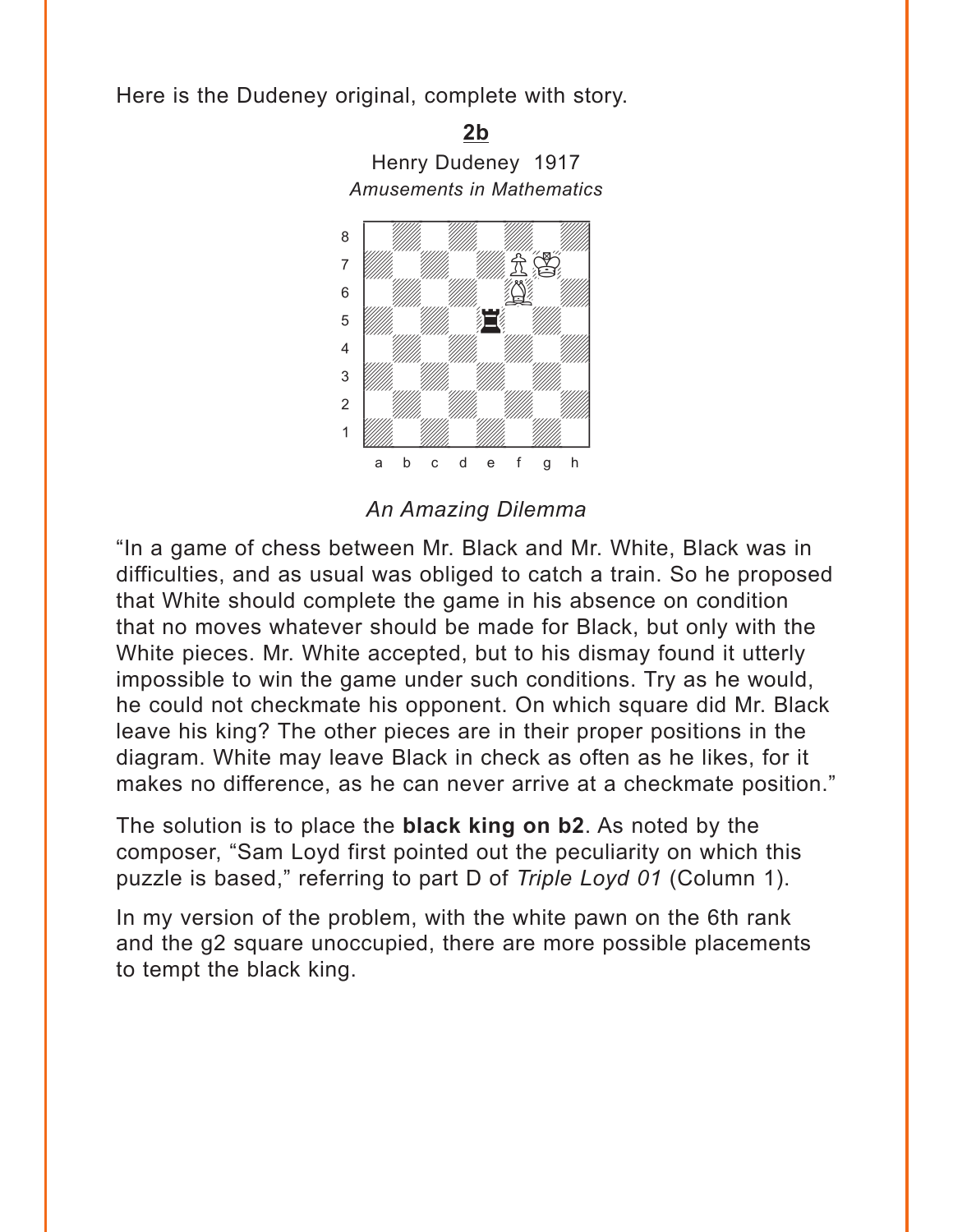<span id="page-7-0"></span>

**56 turns**, or "rook hooks" as I like to call them. Only six moves are made without a change of direction. Do not count the first move as a turn.

According to Dudeney, "No rook's path over the chessboard can exceed this number of moves." I presume he meant "this number of turns".



Qh1-h8-a1-a8-g8

The queen's path is 31 squares long.